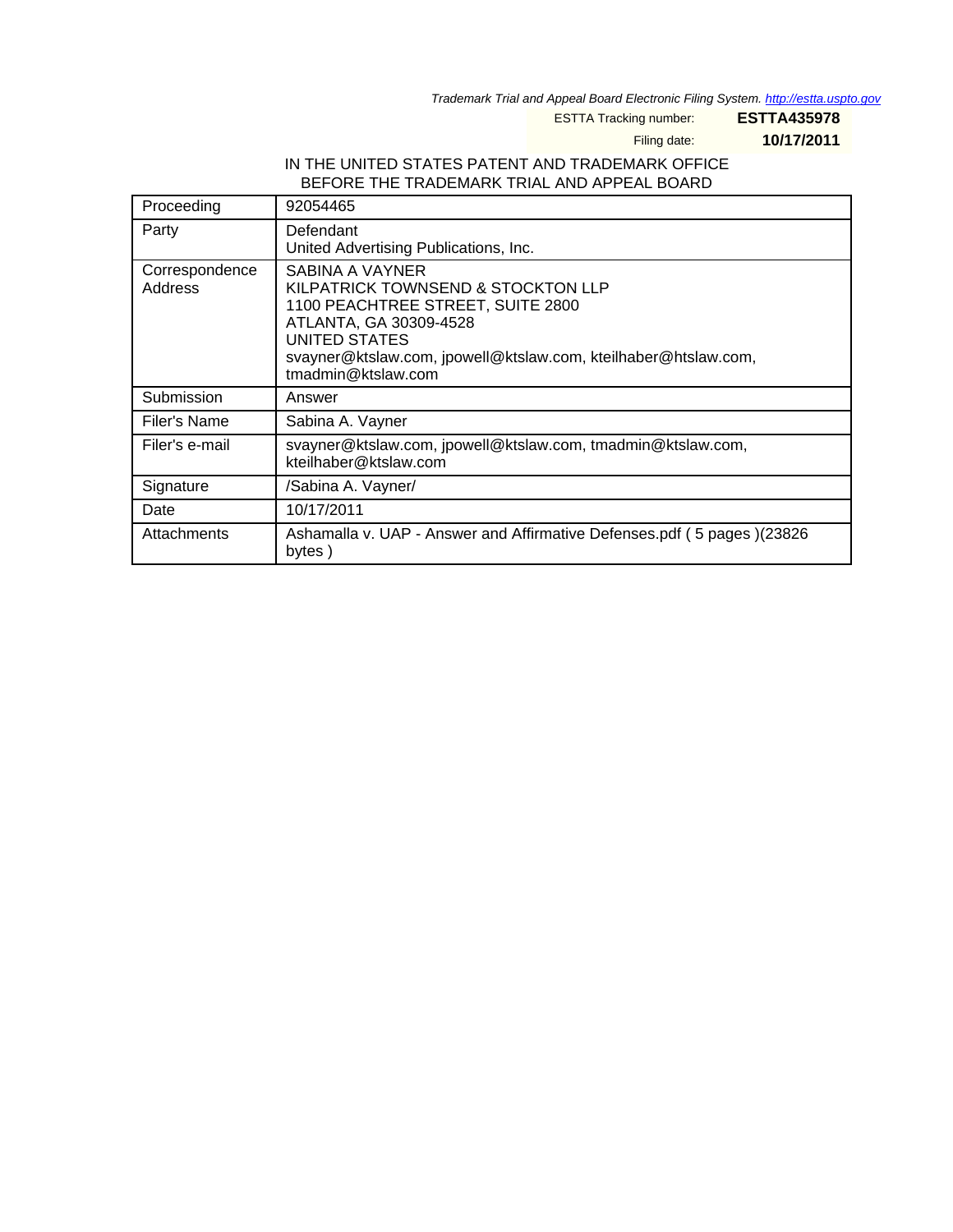### IN THE UNITED STATES PATENT AND TRADEMARK OFFICE BEFORE THE TRADEMARK TRIAL AND APPEAL BOARD

| WADIE ASHAMALLA,    |                                  |
|---------------------|----------------------------------|
|                     | Cancellation No. 92054465        |
| Petitioner,         |                                  |
|                     | FORRENT.COM (Reg. No. 3,061,578) |
| V.                  |                                  |
|                     | FORRENT.COM (Reg. No. 3,510,549) |
| UNITED ADVERTISING  |                                  |
| PUBLICATIONS, INC., |                                  |
|                     |                                  |
| Respondent.         |                                  |

# **RESPONDENT UNITED ADVERTISING PUBLICATIONS, INC.'S ANSWER AND AFFIRMATIVE DEFENSES**

 In accordance with 37 C.F.R. § 2.114, Respondent United Advertising Publications, Inc. ("UAP") sets forth the following Answer and Affirmative Defenses to the Petition for Cancellation filed by Petitioner Wadie Ashamalla ("Ashamalla"). Except as otherwise expressly admitted, UAP denies each and every allegation contained in the Petition for Cancellation.

 As to the first unnumbered paragraph on page 1 of the Petition for Cancellation, UAP admits that it is the owner of Registration Nos. 3,061,578 and 3,510,549 of the FORRENT.COM mark. UAP also admits that Registration No. 3,061,578 covers services in Classes 35 and 36, was applied for by UAP, and was issued on February 28, 2006, and that Registration No. 3,510,549 covers goods in Class 16, was applied for by UAP on January 10, 2007, and was issued on October 7, 2008. UAP denies all remaining allegations contained in the first unnumbered paragraph on page 1 of the Petition for Cancellation.

 As to the second unnumbered paragraph on page 1 of the Petition for Cancellation, UAP admits that Ashamalla has petitioned the Trademark Trial and Appeal Board for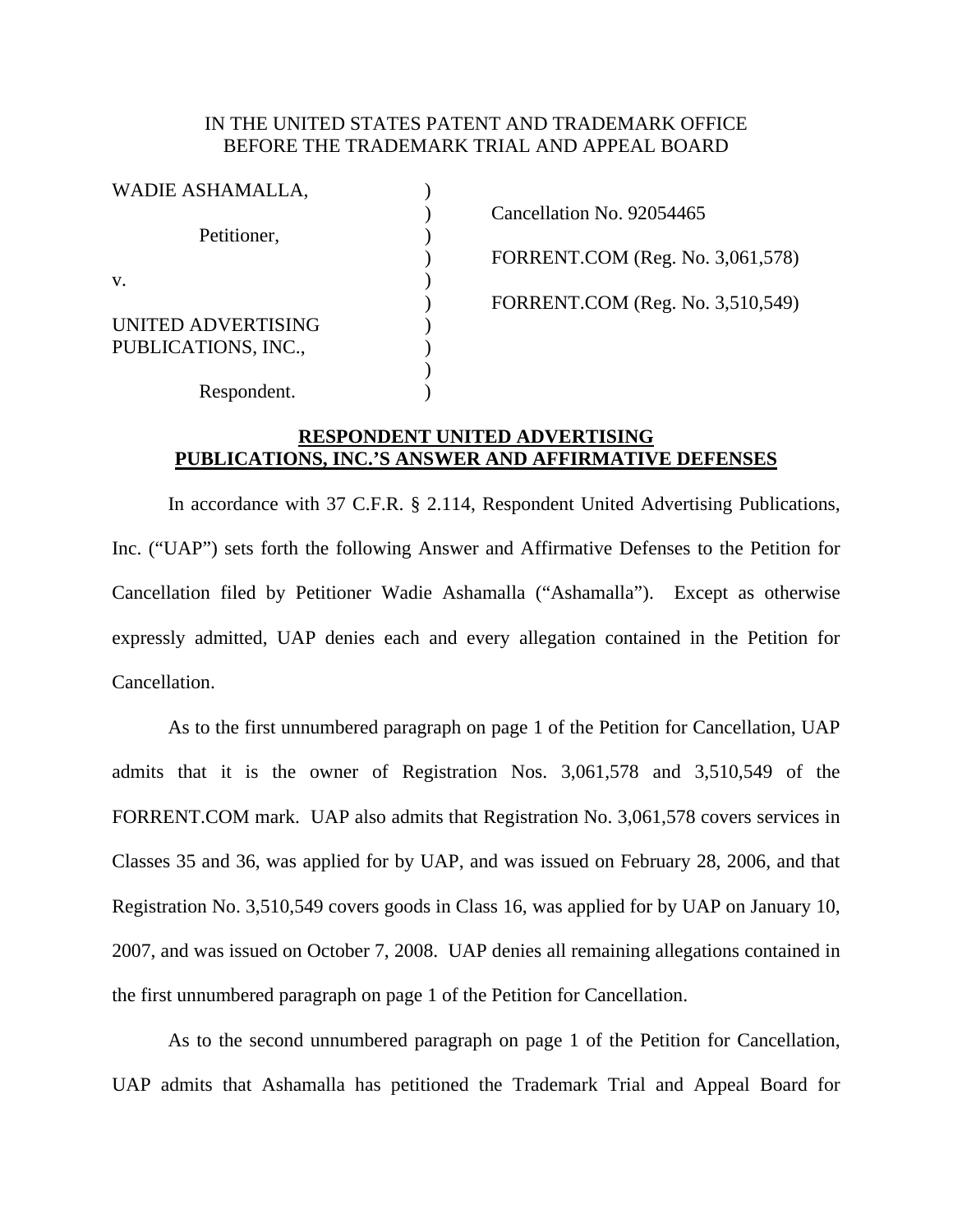cancellation of UAP's Registration Nos. 3,061,578 and 3,510,549. UAP is without sufficient knowledge or information to form a belief as to the truth of the allegations concerning Ashamalla's citizenship and residence and, therefore, denies the same. UAP denies all remaining allegations contained in the second unnumbered paragraph on page 1 of the Petition for Cancellation.

1. UAP is without sufficient knowledge or information to form a belief as to the truth of the allegations contained in Paragraph 1 and, therefore, denies the same.

2. UAP is without sufficient knowledge or information to form a belief as to the truth of the allegations contained in Paragraph 2 and, therefore, denies the same.

3. UAP admits that it is a corporation organized and existing under the laws of the State of Washington, but denies that its principal place of business is located at 100 W. Plume Street, Norfolk, Virginia 23510. UAP states that its principal place of business is instead located at 150 Granby Street, Norfolk, Virginia 23510.

4. UAP is without sufficient knowledge or information to form a belief as to the truth of the allegations contained in Paragraph 4 and, therefore, denies the same.

5. UAP is without sufficient knowledge or information to form a belief as to the truth of the allegations contained in Paragraph 5 and, therefore, denies the same.

6. UAP is without sufficient knowledge or information to form a belief as to the truth of the allegations contained in Paragraph 6 and, therefore, denies the same.

7. UAP denies the allegations contained in Paragraph 7.

8. UAP denies the allegations contained in Paragraph 8.

9. UAP denies the allegations contained in Paragraph 9.

10. UAP denies the allegations contained in Paragraph 10.

2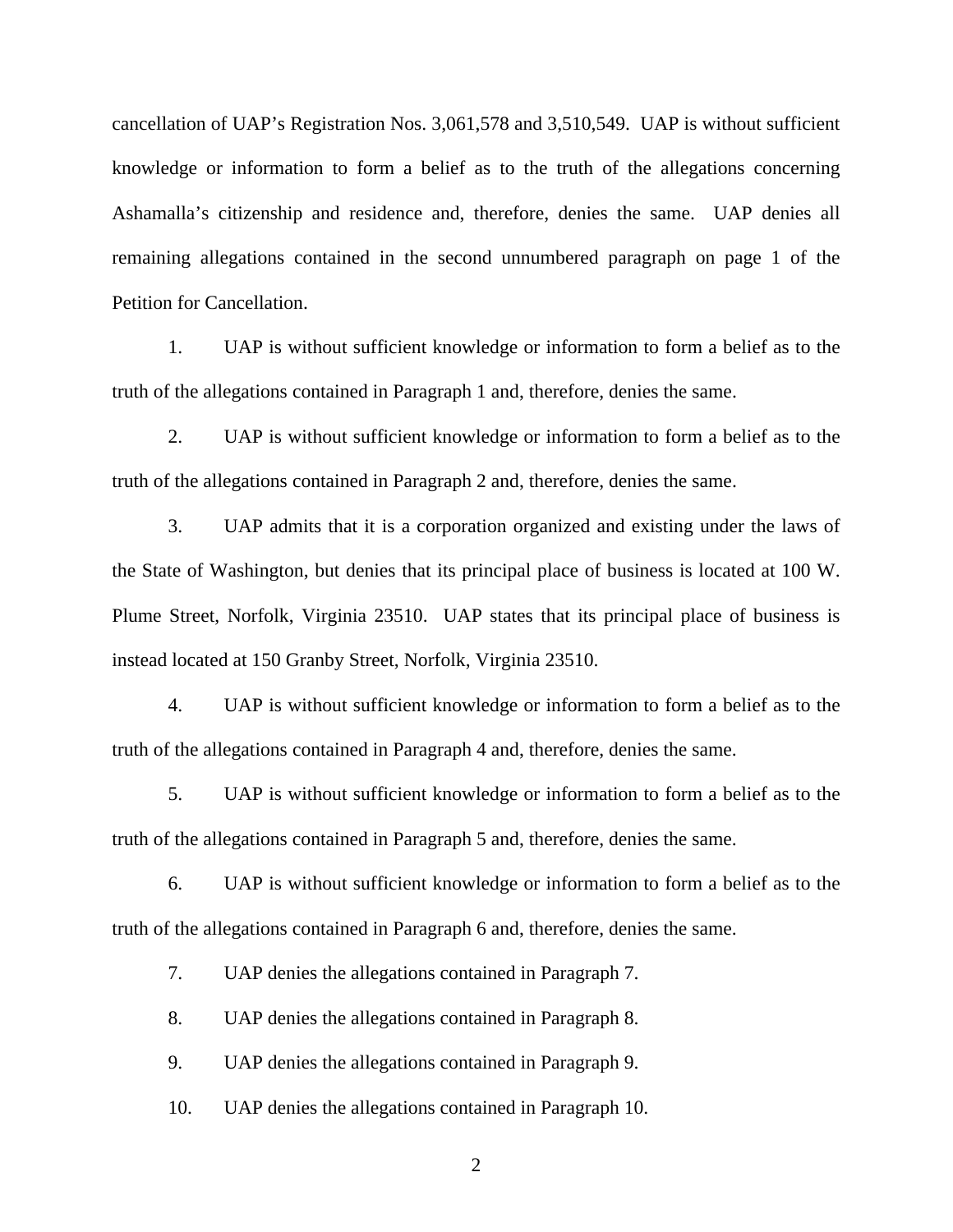11. UAP denies the allegations contained in Paragraph 11.

12. UAP admits that it has filed a lawsuit in the U.S. District Court for the Northern District of Georgia, captioned *United Advertising Publications, Inc. et al. v. Kinetoscope Media, Inc. et al.* (Civil Action. No. 1:11-CV-02403-RWS), in which it has alleged, *inter alia*, trademark infringement and unfair and deceptive trade practices as a result of the defendants' use of confusingly similar imitations of UAP's strong and wellknown FOR RENT marks. UAP denies all remaining allegations contained in Paragraph 12.

13. UAP is without sufficient knowledge or information to form a belief as to the truth of the allegations contained in Paragraph 13 and, therefore, denies the same.

14. UAP denies the allegations contained in Paragraph 14.

15. UAP is without sufficient knowledge or information to form a belief as to the truth of the allegations contained in Paragraph 15 and, therefore, denies the same.

16. UAP admits that Ashamalla has petitioned the Trademark Trial and Appeal Board for cancellation of UAP's Registration Nos. 3,061,578 and 3,510,549 of the FORRENT.COM mark on grounds of genericness. UAP denies all remaining allegations contained in Paragraph 16.

 As to the first unnumbered paragraph on page 4 of the Petition for Cancellation, UAP denies all allegations contained in this paragraph.

 As to the second unnumbered paragraph on page 4 of the Petition for Cancellation, UAP admits that Ashamalla has petitioned the Trademark Trial and Appeal Board for cancellation of UAP's Registration Nos. 3,061,578 and 3,510,549.

3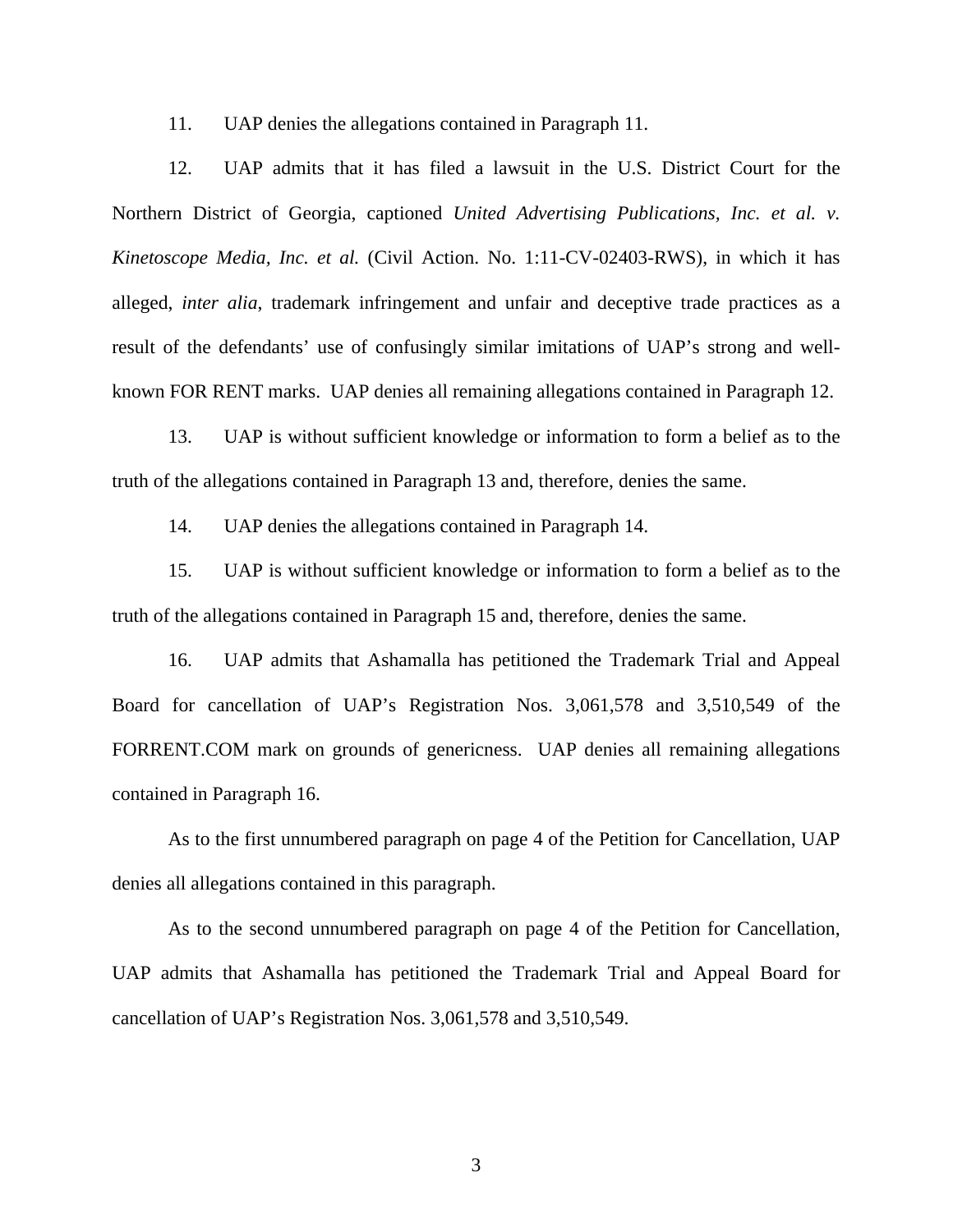### **AFFIRMATIVE DEFENSES**

- 1. The Petition for Cancellation fails to state a claim upon which relief can be granted.
- 2. Ashamalla lacks standing to bring this cancellation action.
- 3. Ashamalla initiated this cancellation action for improper purposes.
- 4. Ashamalla's claims are barred in whole or in part by the doctrine of unclean hands.
- 5. UAP reserves the right to assert any additional affirmative defenses that may arise

during the course of additional investigation and discovery.

WHEREFORE, UAP respectfully requests that Ashamalla's Petition for Cancellation

be dismissed with prejudice.

This 17th day of October, 2011.

Respectfully submitted,

 $\overline{a}$ 

Judith A. Powell Sabina A. Vayner **KILPATRICK TOWNSEND & STOCKTON LLP**  1100 Peachtree Street, Suite 2800 Atlanta, Georgia 30309-4528 Telephone: (404) 815-6500 Facsimile: (404) 815-6555

*Attorneys for Respondent United Advertising Publications, Inc.*